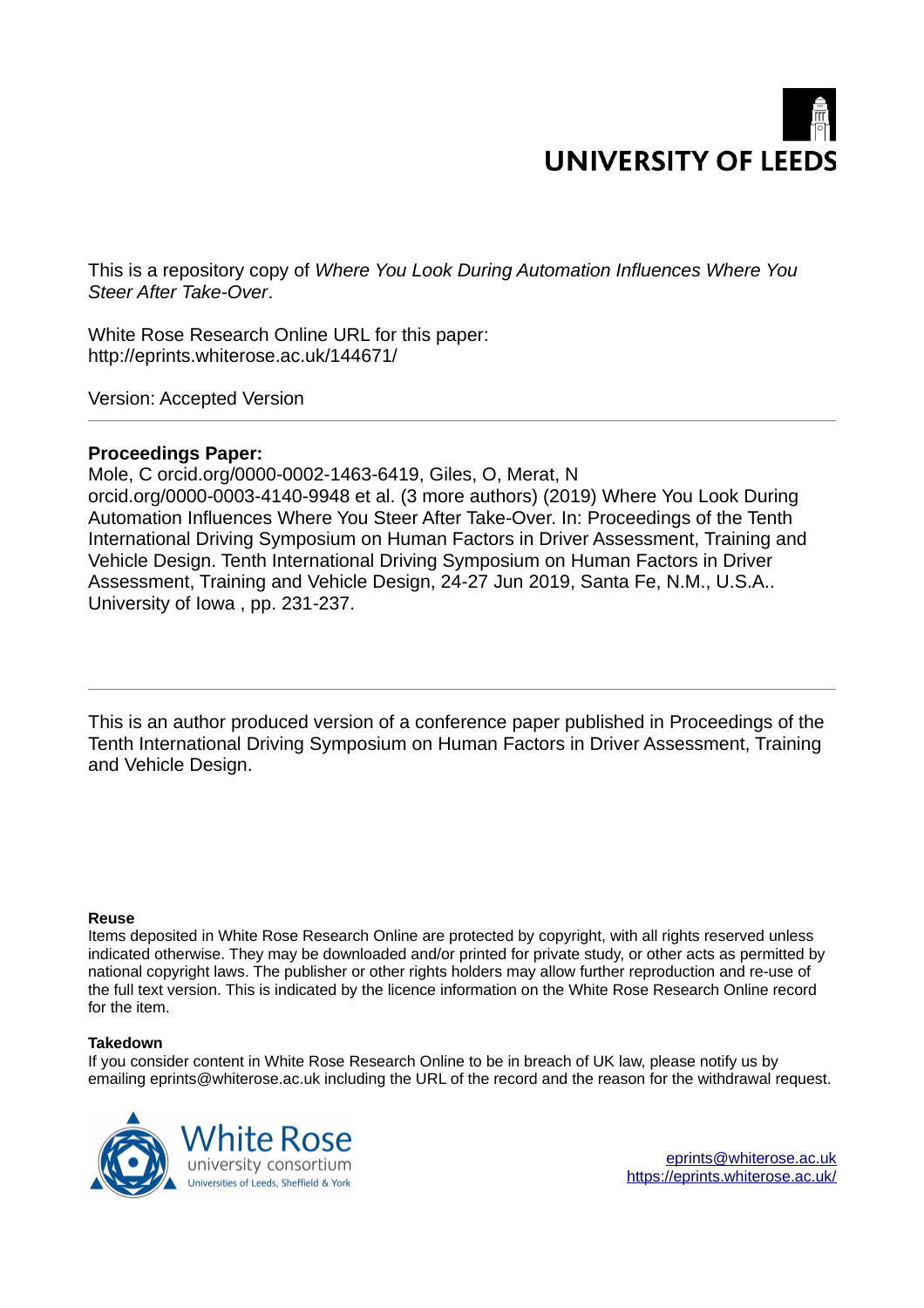### **WHERE YOU LOOK DURING AUTOMATION INFLUENCES WHERE YOU STEER AFTER TAKE-OVER**

Callum Mole<sup>\*1</sup>, Oscar Giles<sup>1,2</sup>, Natasha Merat<sup>2</sup>, Richard Romano<sup>2</sup>, Gustav Markkula<sup>2</sup>, Richard  $Wilkie<sup>1</sup>$ 

{ <sup>1</sup>School of Psychology, <sup>2</sup> Institute of Transport Studies}, University of Leeds, UK \*c.d.mole@leeds.ac.uk

**Summary:** When driving a vehicle, gaze direction (where the driver is looking) is tightly coupled with steering actions. For example, previous research has shown that gaze direction directly influences steering behavior. In the context of transitions of control from automated to manual driving, a new question arises: Does gaze direction before a transition influence the manual steering after it? Here we addressed this question in a simplified simulated driving scenario, for maximum experimental control. Participants (N=26) were driven around a constant curvature bend by an automated vehicle, which gradually drifted toward the outside of the bend. An auditory tone cued manual take-over of steering control and participants were required to correct the drift and return to the lane center. Gaze direction was controlled using an onscreen fixation point with a position that varied from trial to trial horizontally and/or vertically. The results showed that steering during manual control was systematically biased by gaze direction during the automated period, but notably in the opposite direction to what might have been expected based on previous research. Whilst further research is needed to understand the causal mechanisms, these findings do suggest that where a driver looks during the seconds preceding a transition to manual control may be critical in determining whether the subsequent steering actions are successful.

### **INTRODUCTION**

Where drivers look and where they steer are tightly coordinated during manual curve driving. Visual direction information supplied by the act of looking appears to be used during steering control whereby the angle of gaze relative to the body midline indicates the required steering response (Wilkie & Wann, 2003). Current models of human steering control suggest that gaze behaviors shape the sensory cues that inform steering adjustments (Wilkie & Wann, 2003; Salvucci and Gray 2004; Lappi & Mole 2018). This is supported by the observation that drivers not only look to where they wish to steer (Wilkie et al., 2010), but they also steer in the direction they are looking, even unintentionally (Robertshaw & Wilkie, 2008; Kountouriotis et al., 2012).

Highly automated vehicles are being designed to remove the requirement for drivers to actively provide steering inputs to the vehicle. However, many automated systems will require drivers to monitor system operation and occasionally take-over control of the vehicle. During automated driving the gaze behavior of drivers appears to diverge from that seen during manual driving, even when looking at the road (Louw & Merat, 2017), and even when not engaging a secondary task (Navarro et al., 2016). In general, drivers are expected to look less often towards the road ahead, and instead direct gaze more often at objects inside the car (Jamson et al., 2013). This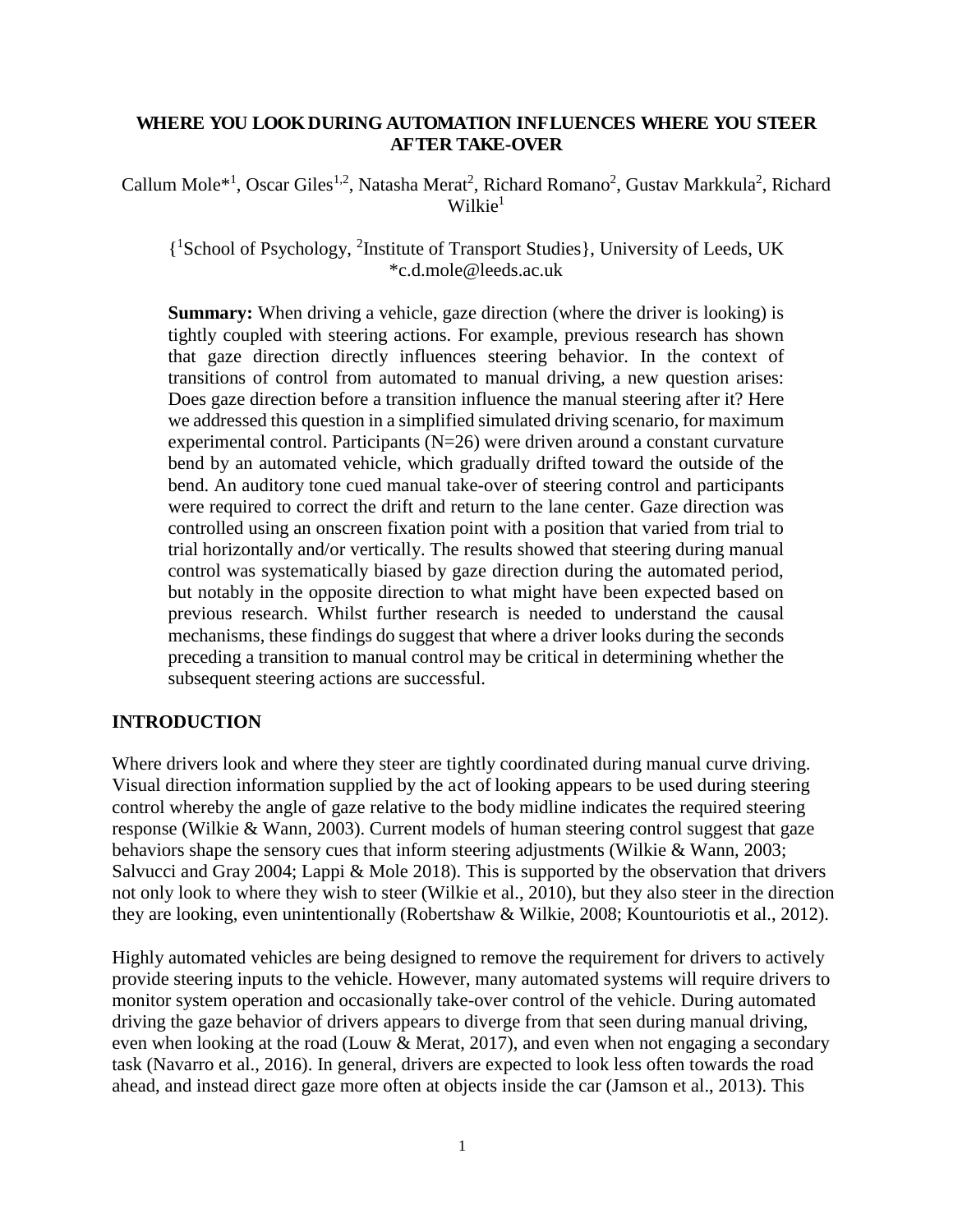raises the interesting question of whether gaze direction during automation can influence subsequent steering actions after there has been a transition to manual control (Mole et al., 2019).

If gaze direction information during automated driving can 'carry-over' to manual steering control after a handover, it may pose a fundamental challenge to drivers' ability to successfully provide appropriate steering inputs. The current experiment examined whether 'carry-over' effects exist by manipulating where drivers looked (using an on-screen marker, cf. Robertshaw and Wilkie, 2008) during periods of automation in a simplified and highly controlled steering task in a driving simulator. Drivers' trajectories immediately after the handover were examined to see whether they were biased in the direction of gaze during the preceding automation period. Such patterns would be consistent with previous research into manual steering (without automation), whereby individuals steer in the direction they are looking (Robertshaw & Wilkie, 2008; Kountouriotis et al., 2012). If carry-over effects do not exist then gaze direction during automation should not influence manual steering trajectories.

# **METHOD**

# **Participants**

26 University of Leeds students (24 females: 2 males, 18-22 years, mean=19.38 years) with full UK driving licenses took part in this study. Ethical approval was granted from the University of Leeds School of Psychology Ethics Committee (reference: PSC-122).

## **Apparatus**

Participants sat on a fixed-based driving seat in front of large projection screen (field of view 89° x 58°). The virtual environment (Figure 1) was generated using Vizard 3.0 (WorldViz, Santa Barbara, CA), running on a PC with Intel i7 3770 (3.40 GHz). The driving seat was adjusted so that eye-height was 1.2 m and 1 m away from the display. Steering was via a force-feedback wheel (Logitech G27, Logitech, Fremont, CA), which was linearly mapped onto rate of change of heading through a minimum step size of 0.36°/s. The steering dynamics used a point mass model that was not matched to a particular vehicle. The first three participants were eye-tracked using Pupil labs version 1.2.7 (Kassner et al., 2014). This confirmed that participants were able to comply with gaze instructions (Figure 1B) while driving.

### **Simulation Scenario**

Each participant experienced a series of trials where they steered a constant curvature bend of 60 m radius and 6 m road width. The first 10 s of the bend were automated, with the automated vehicle purposely drifting towards the outside edge of the road to a position of -2.5 m (.5 m from the outside edge), reached at 5.5 s and then held constant (Figure 1). Participants started each trial with their hands off the wheel which automatically turned with the bend. Take-over was signaled by two separate tones of .5 s duration. On the first tone (7.5 s) participants returned hands to the wheel. The second tone (9.5 s) signaled that the vehicle was in manual control mode. After a further 10 s of manual control the trial ended, and the participant removed their hands from the wheel.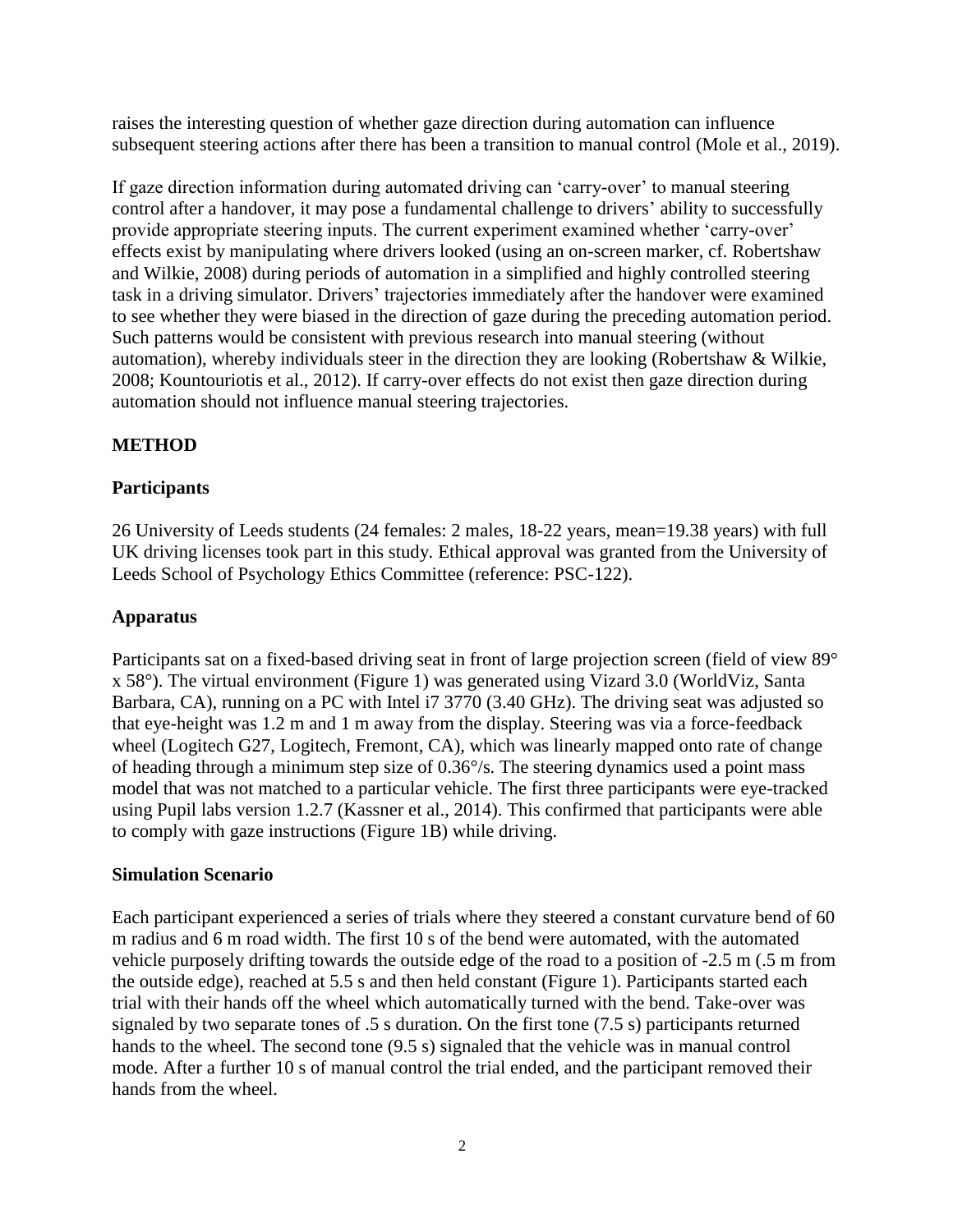

**Figure 1. A) Trials consisted of approximately 10 s of automated driving, followed by 10 s of manual driving. During automation the vehicle drifted gradually to the outside of the bend. The driver is prompted regain a firm grip, and 2 s later to take over manual control of steering and return the vehicle to the road centre. B) Fixation conditions. During automation a single fixation direction was chosen from a possible 11-point grid, in columns near to the Outside, Middle or Inside of the bend (leftmost panel). The fixation cross during automation was randomly selected from this grid. During Manual control (post automation) each fixation condition had different requirements (shown right of black arrow): fixations were either kept Constant (no change from automation), or Centred (a change to a single fixation point location over the road centre).** 

### **Fixation Grid**

Gaze direction was controlled throughout the whole trial using single point selected randomly from an 11-point fixation grid (Figure 1B) arranged in three rows (Top, Middle or Bottom row) and across five columns (Far Outside, Outside, Middle, Inside, Far Inside; relative to the direction of the bend). Depending on the condition, fixation points were placed in either world coordinates (where the optical angle of the fixation point changed depending on the driver's lane position) or in screen coordinates (so that the optical angle was fixed regardless of driver position in the world). During automation, after some initial drift, a constant lane position was adopted, so world and screen coordinates gave equivalent fixation directions. The top-middle fixation was always placed so it would be over the road-centre during the automation period, regardless of the coordinate system, at a point 5° below the horizon. The top-left and top-right fixations were 11.3° either side of the road-centre (over the Outside and Inside road-edges respectively during the automation period). The mean time headway for the top row of fixations was 1.08 s. Outside, Middle and Inside fixations with the same horizontal separation but a vertical angle separation of 5° were used to create a core 3 x 3 grid allowing assessment of three vertical and horizontal eccentricities (mean time headway for middle and bottom rows was .53 s and .36 s, respectively). The bottom row added two extreme eccentric fixation positions located optically closer to the outside and inside road edges (Far Outside and Far Inside, 22.6° away from the road centre), creating the full 11-point grid of possible fixation points. These were used to create two different types of Fixation conditions (Figure 1B):

Constant gaze fixation condition **-** fixations placed in screen coordinates caused a constant gaze angle regardless of vehicle trajectory. A single point of fixation (out of the 11-point grid) was used and was kept constant across both manual and automation periods.

Centred gaze fixation condition **-** fixations were the same as in Constant, but only during the automation period. At manual take-over the fixation point was immediately switched to the roadcentre. This new fixation was placed in world coordinates so as to continuously track the road centre. Previous studies using this type of fixation has shown successful and reliable steering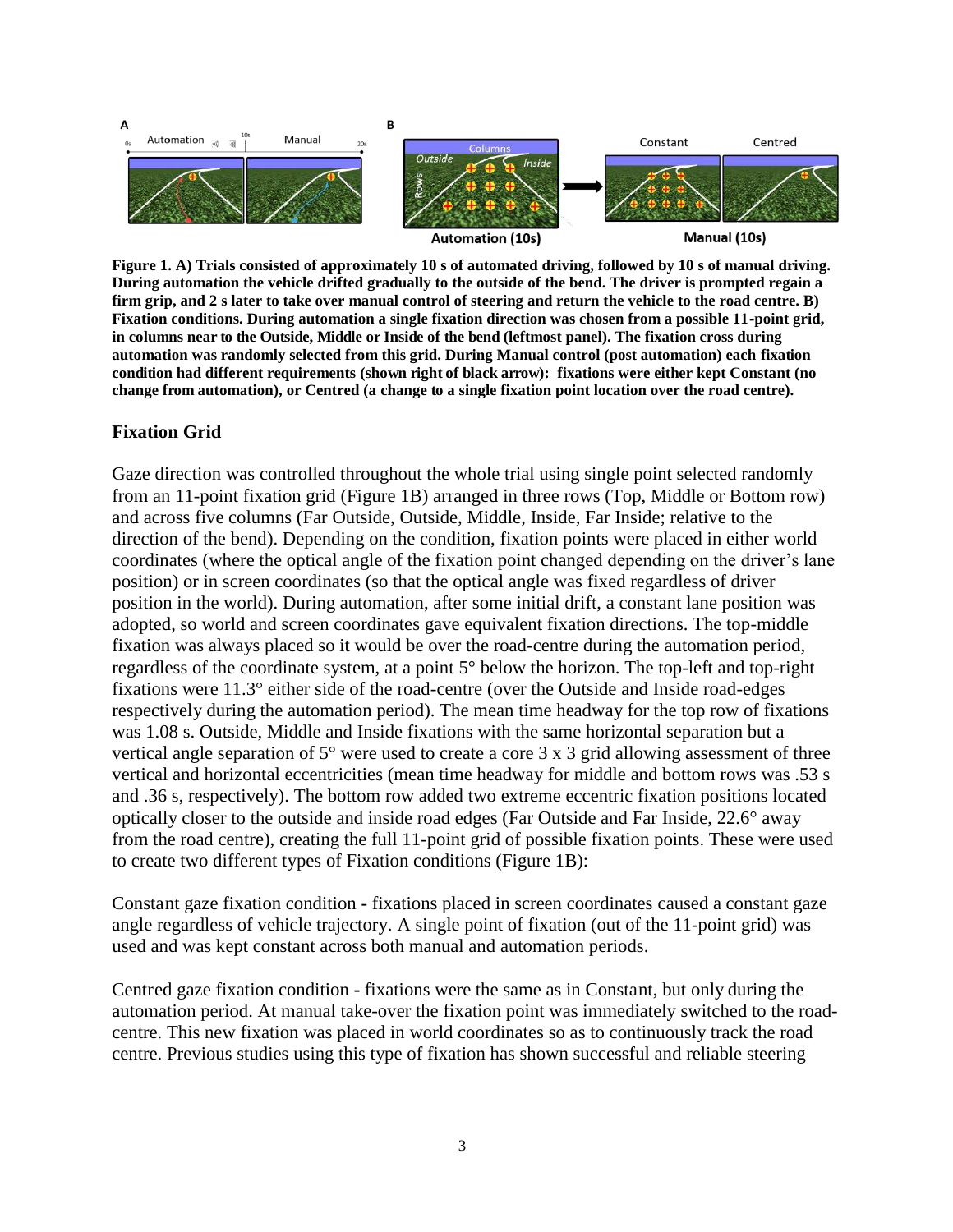(Robertshaw & Wilkie, 2008), therefore any systematic deviations of steering trajectories based on fixation direction during automation would indicate carry-over effects.

# **Procedure**

The fixation conditions (Constant, Centred; Figure 1B) were blocked, and participants experienced 5 practice trials at the start of each block, to avoid instructions from one condition contaminating the following condition. The blocks were counterbalanced across participants. The fixation cross location (across the grid) varied from trial to trial in a random fashion, with 6 repetitions of trials fixating each point on the grid. Participants were instructed to fixate on the visible marker throughout and to return the vehicle to the centre of the road upon manual control. Mean performance across trial repetitions were taken as the estimate of central tendency.

# **RESULTS**

To assess whether gaze influenced steering position "OverSteering Bias" (OSB in meters) was calculated, which represents directional deviation from the road centre during manual steering control (Figure 2). OSB was calculated from the average signed distance between current position and the nearest point on the road centre at each frame (Robertshaw & Wilkie, 2008). Positive values signal a position toward the inside road edge (oversteering), and negative values indicate steering toward the outside road edge (understeering). Trials were removed if there was clear evidence of simulator error (incorrect trajectories taken due to the automation algorithm) or large steering errors interpreted as atypical mistakes (e.g. hands slipping on the wheel). In total 1.26 % of trials were excluded (see Supplementary Materials of osf.io/yzgra).

# **Modelling Results**

For inference a Bayesian multi-level modelling approach was adopted. A 3-factor multi-level model was used, with Horizontal and Vertical Fixation position and fixation block (Constant, Centred) as predictor variables that varied between participants. For condition means and inferential contrasts the 95% highest density interval is reported (HDI; McElreath, 2016): an interval in which the posterior suggests there is a 95% probability that the population mean falls.

# **The effect of gaze direction during automation on manual steering**

To determine whether gaze direction during automation affected manual steering trajectories after a transition requires a comparison across fixation conditions. Specifically, comparing the trajectories when gaze had been directed Outside or Inside during automation. Figure 2A displays raw steering trajectories for the Centred fixation conditions, when participants looked at fixation points along the top row (Outside, Middle, Inside) during automation. In all these trials gaze returned to 'Centre' fixation during manual control. Despite this, there are clear differences in OSB according to fixation direction during automation: Outside fixations lead to the least understeering, and Inside fixations lead to the most understeering. These differences develop over the first four seconds, then the driver gradually corrects for the error (though not completely).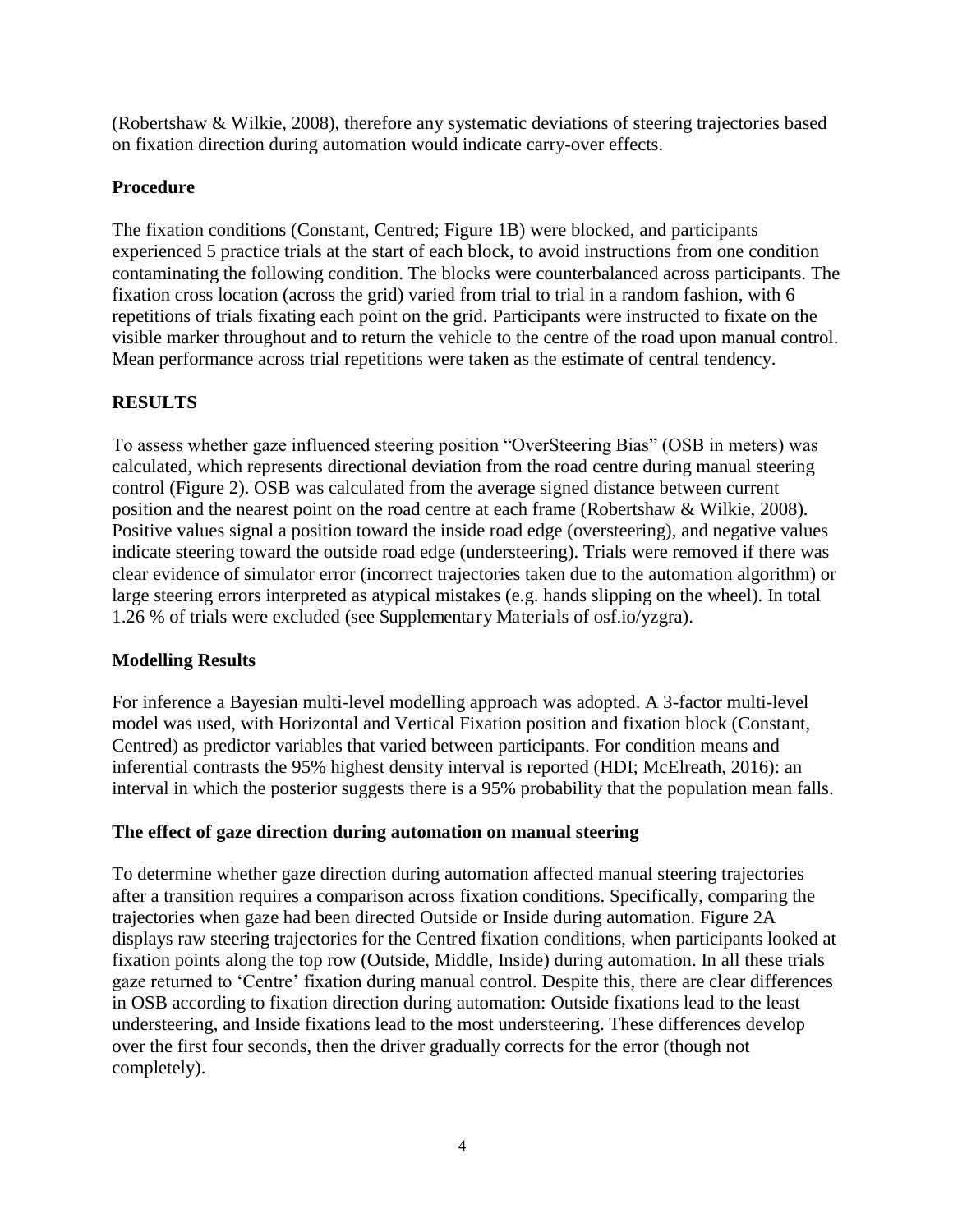The systematic differences between Outside and Inside conditions were consistent across both Centred and Constant conditions, with Outside fixations (Orange) always producing less negative OSB than Inside fixations (Light Blue). Figure 2B displays the posterior means collapsed across Centred and Constant conditions. Whilst one might expect that the 'Far' (Top row) fixations would amplify steering biases, there was no clear evidence for this. The global trend is least clear in the Bottom Row of Figure 2B because these conditions included extreme fixations (FarOutside & FarInside). It is possible that drivers failed to comply consistently with fixation requirements in these extreme conditions. Whilst broad compliance with gaze instructions was observed for the three participants that were eye-tracked, even subtle changes across the group could have reduced the impact of these fixations.



**Figure 2. A) Raw trajectories showing oversteering bias (OSB) during manual driving, for the Centred Fixation Condition, top-row fixations only. Colours show fixation placement during automation. All conditions had an identical fixation placement (road-centre) during manual driving. B) Posterior means for data collapsed across Centred and Constant conditions, with 95% HDIs shown. Vertical fixation position is on the Y-axis, and the horizontal fixation position is shown through the colours. Columns are different fixation placements after take-over (see Figure 1 for Fixation conditions).** 

To assess the apparent differences in active steering caused by gaze direction in the automated driving period, contrasts were performed between the Outside and Inside fixation position, collapsed across vertical fixation row, for each Fixation Condition (Figure 3). This shows the estimated difference between the condition means. When the contrast's 95% HDI (black lines in Figure 3) excludes zero there is a high probability of a difference between means.

The critical condition is Centred (Figure 2A), where participants looked at different fixation points during automation but always looked at a fixation pointed located at the road centre during manual control. The 95% HDI ranges from .003 m to .32 m (mean is .161 m), with 98.1% of the posterior mass above zero, indicating a high likelihood of a non-zero difference between Outside and Inside fixations in Centred conditions. This is clear evidence of the presence of 'carry-over' effects: gaze location during automation has a direct effect on steering bias immediately after handover to manual control (Figure 3). Systematic biases were also observed during Constant conditions (Figure 2B, 95% HDI from .051 m to .43 m, with  $99.5\% > 0$ ). This was expected, since the fixation position is biased during manual driving. The 95% HDI of the difference between the contrast distributions shown in Figure 2B (i.e. the interaction) lies between -.21 m and .29 m, with  $61.2\% > 0$ , indicating that one cannot be certain that the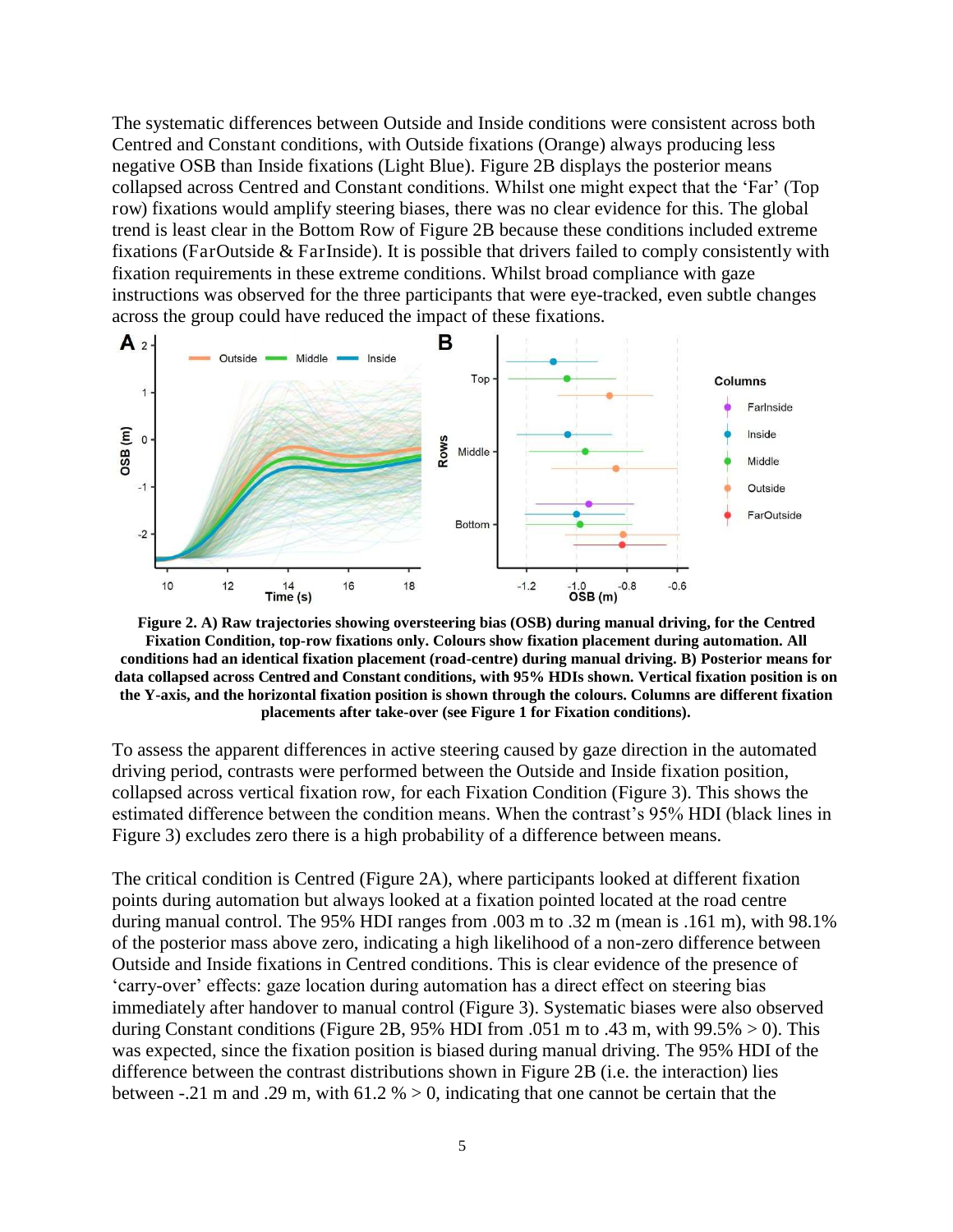magnitude of the differences in steering bias for the inside and outside fixation locations vary across Centred and Constant conditions.



**Figure 3. Posterior distributions for the contrast between OSB in Inside and Outside fixations (collapsed across vertical fixation rows), shown for each Fixation Condition. The black point-ranges are 95% highest density intervals. Inset shows fixation placements used in the contrast (filled circles).** 

#### **CONCLUSIONS**

These findings suggest that the direction of fixation during automation can bias steering during subsequent manual control recovery. Whilst gaze direction did influence steering it is worth highlighting that in all cases the direction of these effects were opposite to that predicted by much of the literature. Drivers systematically steered in the opposite direction to fixation, a reversal of the previously reported 'steer where you look' effect (Kountouriotis et al., 2012). One explanation may lie in the optical relationship between the on-screen fixation and the underlying road. Since the fixations were primarily fixed to the screen (rather than in world coordinates such as in Kountouriotis et al., 2012), in order to bring the road information into view the driver may have altered their steering to effectively bring fixation closer to the centre of the road (and also bringing road-edge information into peripheral view). Drivers therefore may have been engaged in a trade-off between the requirement of fixating in a particular direction and the need to keep road-edges in view, so it will be worthwhile assessing whether the result generalizes to other road geometries that may place different optical constraints. Whilst this might explain the direction of steering bias when drivers were holding gaze eccentric in manual control (Constant conditions), it does not easily explain why the same systematic biases were observed when drivers fixated on the road-centre during manual control (Centred conditions). The observed 'carry-over' effects in the Centred condition suggests that there is a critical period in steering and gaze coordination where drivers are influenced by where they have previously been looking, not where they are currently looking. It may be that where drivers look in the few seconds before taking over control is of critical importance to the success of that takeover. This finding has clear applied consequences for handing over control of automated vehicles. Gaze behavior leading up to hand-over of control may predict the quality of subsequent steering actions, which has clear safety implications. The types of eccentric gaze fixations that would be expected during automated driving can be broadly classified as in-world (looking toward road-signs or other scene features either side of the road) or in-vehicle (looking to an in-vehicle information